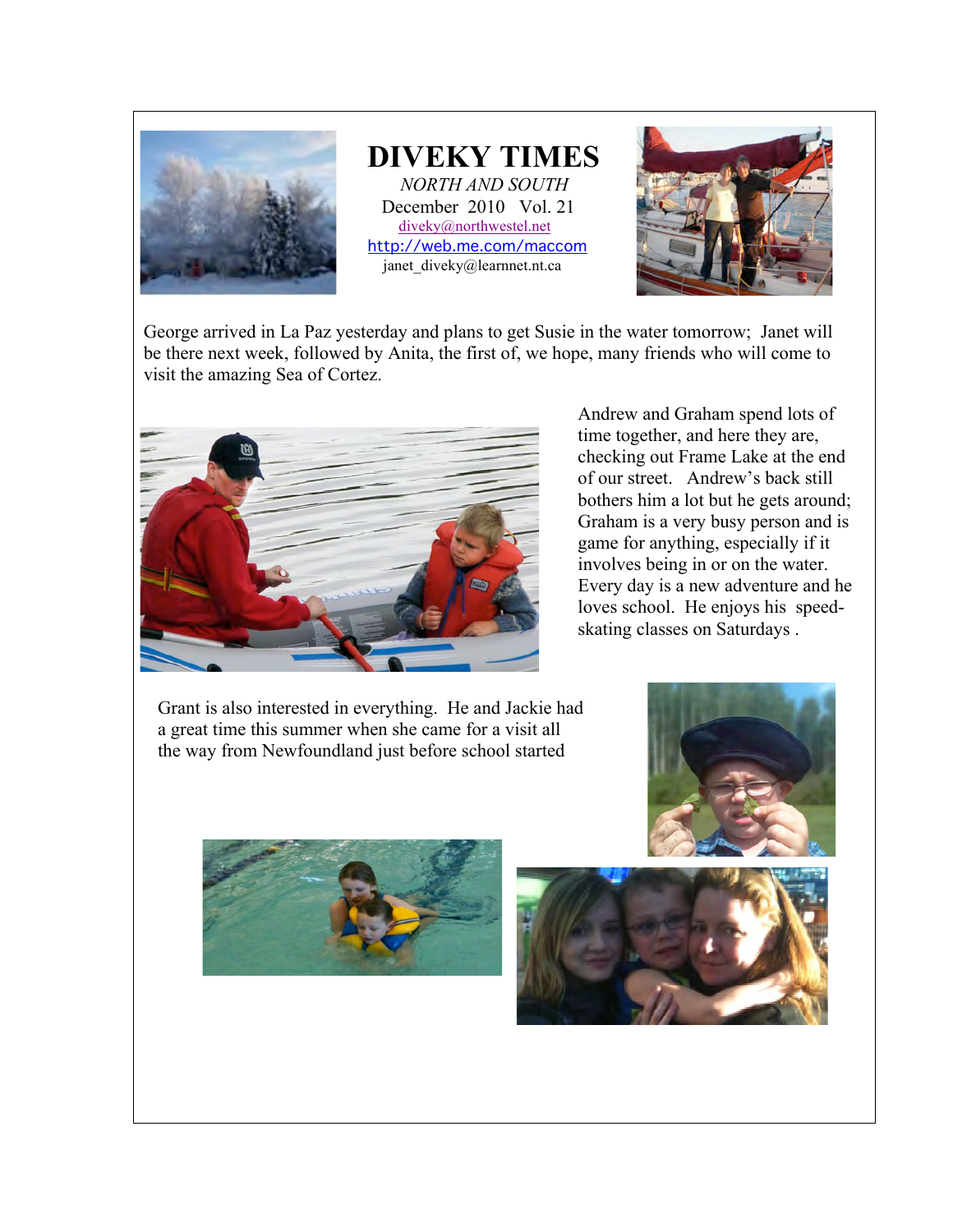

Eva and Pat's big news is that after months of househunting, they finally found a house they like, and moved in in the spring. Janet visited on her way back from La Paz, and thought they made a really good choice. Stony Plain is a lovely small town, not far from Edmonton, with all kinds of excellent amenities such as a tremendous recreation centre and plenty of open spaces for kids to stay, and their house is not far from Pat's parents' place.





Jackie is in High School now! How time flies! Lots of friends to fool around with in the hallway, and even a prom to get dressed up for. We were very happy to have her here in Yellowknife for a visit in the spring and the fall. She had time to catch up with some friends and even to come for a cruise on Yola



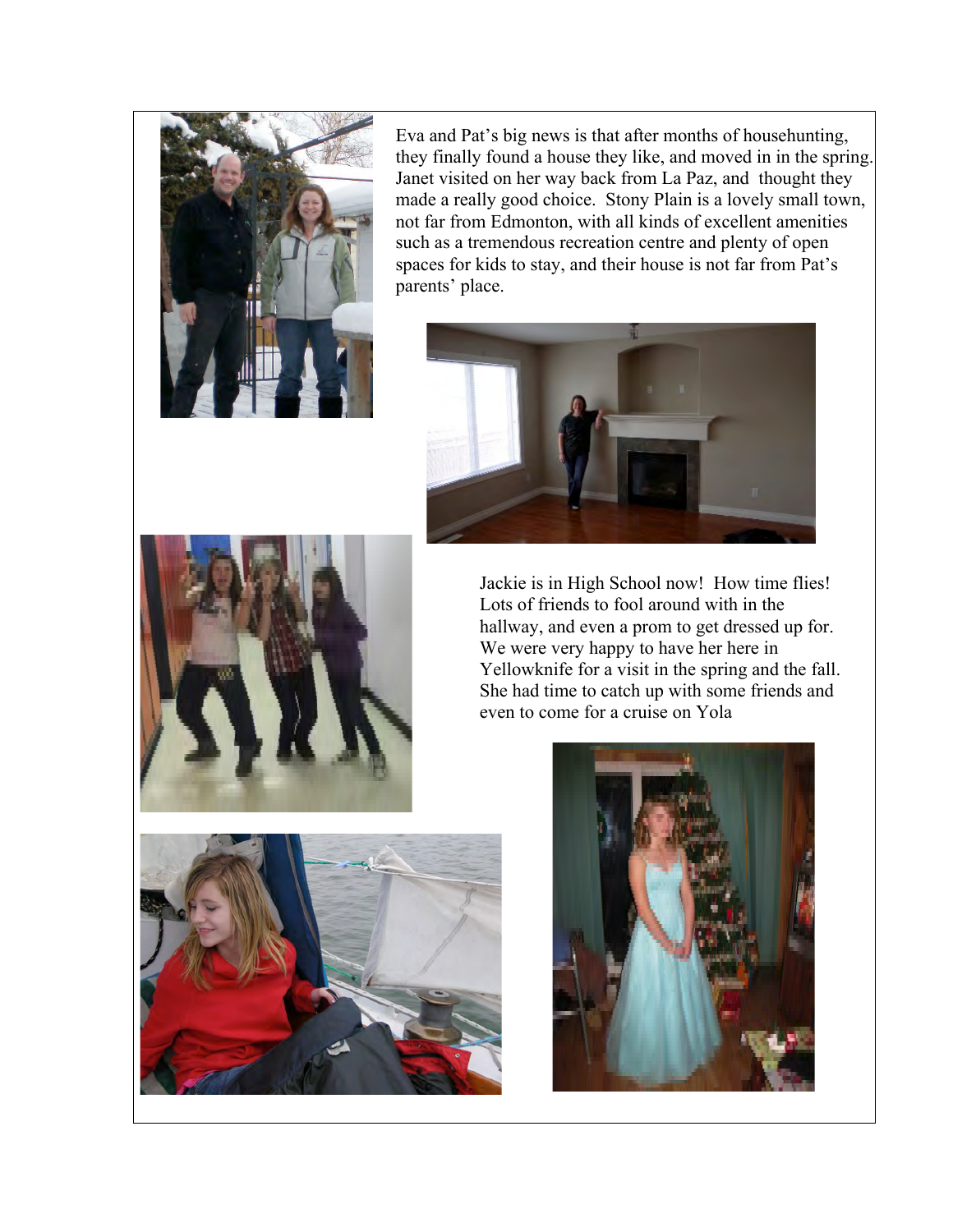

George is becoming good at speaking Spanish and shoppingMexican - we have found great markets for fresh seafood and produce – also the nuns who sell pastries outside the cathedral on Sundays.

Janet keeps very busy with her library job, substitute teaching, pottery, advocacy and volunteering, and being a granny. She has no trouble keeping up with the likes of Graham, especially in the swimming pool. Board games are another matter, why Graham gets all the ladders and Janet gets all the snakes is a mystery! It's not FAIR!





Walking along the Malecon in the evening is a wonderful way to end the day. We spent a lot of time in La Paz getting the motor repaired, and so our friend Bill took pity on us and sailed us from Mazatlan to San Blas via the Isla Isabella. The Pacific coast is so beautiful and the sea so bountiful – we saw whales and dolphins, and amazing birds like the blue-footed booby and the frigate bird. We travelled back by bus and ferry and had a wonderful time being tourists.